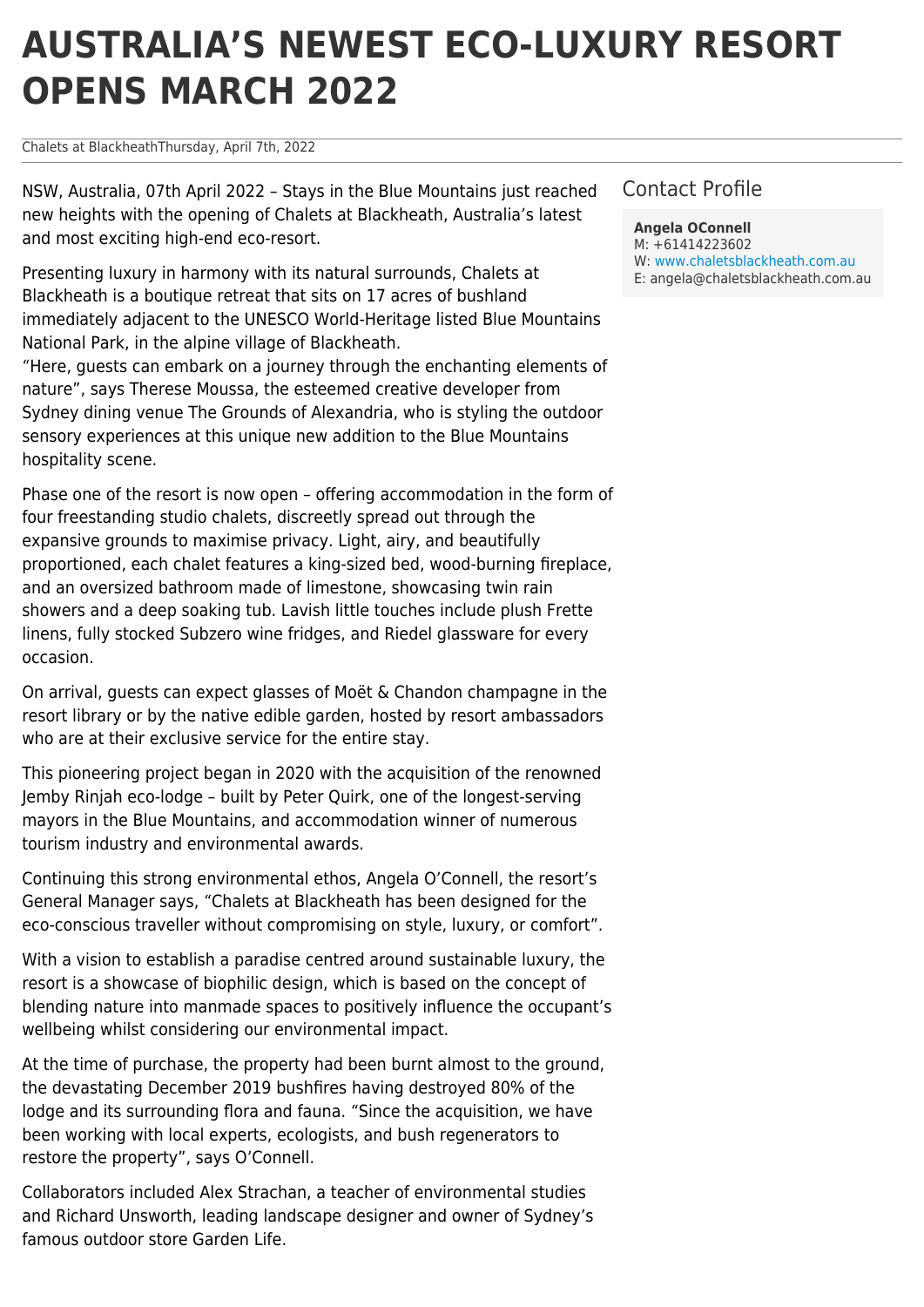As Unsworth explains, "I saw our job as being there to help the natural bush return in all its glory after being ravaged by the fires."

"Blackheath has always been my favourite place in the mountains to retreat to and I was thrilled to be part of the exciting transformation of this incredible piece of land," he continues.

Meanwhile, Strachan identified over 80 species of native flora that were sprouting up on the charred grounds and coordinated the rehabilitation of hundreds of these indigenous plants.

"Alongside local company Wildplant Rescue and a team of volunteers, we were able to successfully rescue and relocate hundreds of native wild plants that would have otherwise been lost", he proudly explains. The seedlings were cared for at Wildplant Rescue's nursery in nearby Katoomba for 10 months and have since been brought back "home" and re-planted in areas that needed help regenerating.

The conservation theme continues in the chalets: interiors combine the use of sustainable materials – clay, hemp, and stone – that serves to connect guests to the natural setting. The main feature wall was constructed using ancient techniques and earth, which has a very low carbon footprint and maintains ideal temperatures due to its high thermal mass, reducing the need for heating and cooling.

A calming colour palette and organic textures draw inspiration from the local geology, which includes soaring sandstone formations, majestic eucalyptus trees, and ancient caves forming place-based links between the accommodation and the distinctive characteristics of the landscape.

Future plans involve rebuilding just another six chalets, keeping the resort at an intimate and sustainable level. Other planned developments include a spa and a Moussa-designed outdoor lounge area, which will feature an abundance of plants and urns, an enclosed glasshouse for a magnesium pool, and an "explorer's shed".

Given its recent history with natural disasters, Chalets at Blackheath is conscious of doing its part to safeguard its surrounds. The resort has capacity to store up to 80,000 litres of harvested rainwater, funnelling this through a heavy-duty natural filtration system that not only supplies guests with clean, fresh water for showers and baths, but also fuels firefighting pumps and hoses for the local Rural Fire Service (RFS) in case of an emergency. The resort is also committed to increasing the water storage capacity beyond 200,000 litres to better protect the local region, as well as adopting the latest state-of-the art solar energy solutions.

Impressive waste minimisation initiatives include having zero disposable bathroom amenities, recycling, onsite composting, and drinking water filtered onsite. Chalets at Blackheath is also a Tesla destination charging partner in NSW, offering the ultimate convenience for electric car drivers to fill up on their trip.

Explore Chalets at Blackheath on Instagram @chaletsblackheath and [www.chaletsblackheath.com.au](http://www.chaletsblackheath.com.au)

**ENDS**